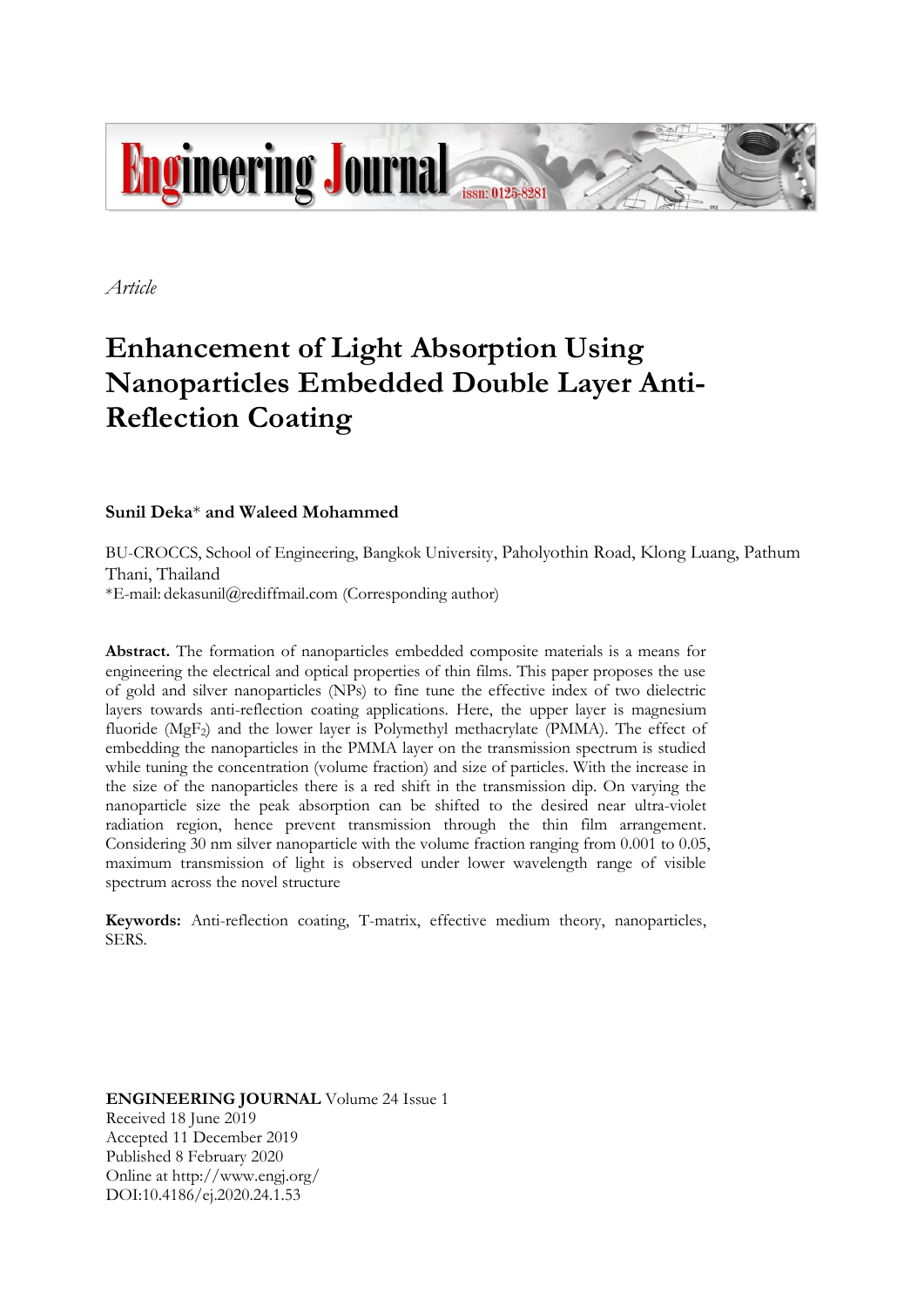## **1. Introduction**

In order to increase the transmission of light through a subject, anti-reflection coating (ARCs) are widely used in diverse range of industrial and ophthalmic application [1-4]. The development of efficient low-cost ARCs is an active area of scientific research as a marginal change in the efficiency will be reflected on cost sensitive industries such as photovoltaic. In the recent years, there has been improvement in the efficiency of solar cells (SCs). This enhancement in the power output is mainly confined to the material composition and structural arrangement of the photo voltaic cell [5-6], however the overall performance has not reached its peak potential as 30% of the incident light on the solar panel is reflected back to the atmosphere [7-8]. There are various antireflection techniques to augment the percentage of transmitted light. Sub-wavelength structures [9-10], plasmonic surface [11], surface passivation, single quarter wavelength and multilayer coating are such techniques which suppress the reflection by enhancing the transmission or absorption. In this paper we are trying to inculcate the quarter wavelength property, multilayer coating (precisely double layer coating) and plasmonic properties of metal nanoparticles to the advantage of high performing antireflection coating under visible light spectrum. In order to obtain the thin film effect, the thickness of the layer has to be a quarter or half the wavelength of the light which results in suppression of reflection. On considering reflection minima under wide range of visible light spectrum (350nm-800nm) the use of multiple layer AR coating materials can improve performance [12]. The design of such multilayer coating is a complex process, henceforth lesser number of coating layers should be considered to reduce the fabrication complexity. A two-layer coating reduces the reflection of usable sunlight to 4%. Film materials with specific refractive index are desired to obtain efficient anti-reflection properties which are rare in nature. Therefore, an effective medium has to be engineered for the required dielectric constant. In this work, we simulated and investigated the proposed structure, which consist of metal NPs in one of the layers of thin film structures. Here we have considered gold and silver spherical nanoparticles of specific size (5nm) in-order to avail the property of localize surface Plasmon resonance properties under the wavelength of 380nm-420nm. This helps in the absorption of ultraviolet radiation (UV-A) and near blue light and hence prevent its transmission through the proposed structure. Based on the simulation results it has been observed that the proposed structure prevents the transmission of harmful ultraviolet radiation while simultaneously exhibiting ultralow reflectivity within the visible light spectrum.

In the next section, a new composite material with a specific effective medium is desired to obtain the quarter wavelength property for antireflection. In the effective medium the host is considered to a dielectric (PMMA) where nanoparticles are embedded to regulate the overall

property of the material. In the third section the property of the metal nanoparticles will be analysed and the overall effect on the composite thin film is observed. The refractive index of the effective medium with the adherent plasmonic property of the metal nanoparticles is then utilized in the fourth section. In the fourth section, the scattering matrix is considered as computation electromagnetic method for deriving the intensity of transmitted and absorbed light through the composite material. Following this section thin films of two layers will be arrange in a manner to attain antireflection property for broadband transmission maxima along the range of visible light spectrum.

## **2. Effective Medium**

The performance of an optical coating is dependent upon the number of layers, the thickness of the individual layers, and the refractive index of the individual layers and difference at the layer interfaces. However, the main difficulty is finding material with desired refractive indices for the design of interest. Hence, this work proposes embedding Ag/Au nanoparticles in the lower layer for effective index tuning. Maxwell Garnett mixing formula is preferred as it gives the permittivity of the effective medium in terms of the permittivities and volume fraction of the individual constituent of the complex medium. However, if a composite contains particles whose dimensions are beyond the range of the Rayleigh size limit, then the Maxwell Garnett mixing formula does not support the actual effect of the inclusion in the host medium. Maxwell-Garnett [13] formulation is only applicable if the size of the inclusion is diminutive as compared to the wavelength of the light source and hence does not address the particles size beyond the range of Rayleigh size. Dynamic Maxwell-Garnett theory is valid if the medium contains the inclusion whose dimension is within the range of Rayleigh size. In order to analyze the size effect in the Maxwell-Garnett theory the screening parameter has to be considered. Particle shape determines the screening parameter k, which is observe as number '2' in the Maxwell-Garnett equation:

$$
\left(\frac{\varepsilon_{MG} - \varepsilon_h}{\varepsilon_{MG} + 2\varepsilon_h}\right) = f_m\left(\frac{\varepsilon_i - \varepsilon_h}{\varepsilon_i + 2\varepsilon_h}\right) \tag{1}
$$

However, the size effect is considered within the screening parameter, k which seems to have just the effect of the shape.

And, hence, the inclusion shape and size will be evident in the composite optical properties [14] where  $\varepsilon_{MG}$  the effective permittivity of the composite material is. In 1983, Meier and Wokaun [15], in an effort to predict metal particle size effects in surface enhance Raman scattering (SERS), derived an a expression for effective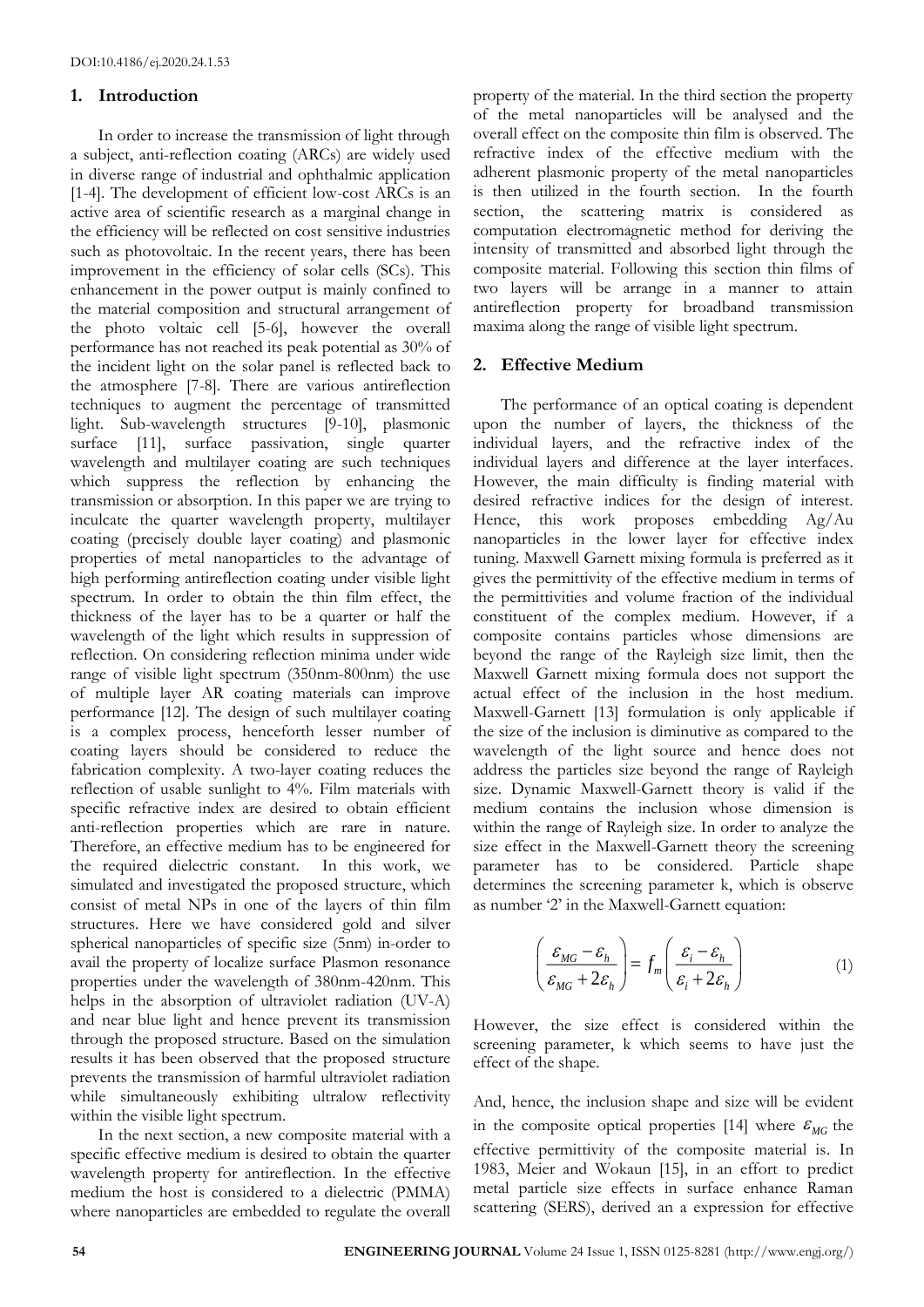depolarization factor  $q_{\it eff}^{\phantom{\dag}}$  , to understand the size effect which is related to nano-scale sphere radius "a" via

$$
q_{\text{eff}} = \frac{1}{3} - \frac{1}{3}k^2 a^2 - \frac{2}{9}ik^3 a^3 \tag{2}
$$

where the first term is the Lorentz depolarizing factor (q  $= 1/3$ ) for spheres. The second term involves dynamic depolarization and accounts for particle size which experience different phases of the incident field as size increases. The third term accounts for damping of the induced dipole due to radiation emission. And  $k = 2\pi n_h / \lambda$ ,  $n_h$  is the refractive index of the host material.

An effective screening factor  $k_{\text{eff}}$  can be calculated using the following equation:

$$
k_{\text{eff}} = (1 / q_{\text{eff}}) - 1 \tag{3}
$$

Using the approach of replacing 2 over  $k_{\text{eff}}$  in the Maxwell Garnett equation, leads to the following equation:

$$
\left(\frac{\varepsilon_{MG} - \varepsilon_h}{\varepsilon_{MG} + k_{\text{eff}} \varepsilon_h}\right) = f_m \left(\frac{\varepsilon_i - \varepsilon_h}{\varepsilon_i + k_{\text{eff}} \varepsilon_h}\right) \tag{4}
$$

With the obtained effective permittivity of the desired medium, the corresponding refractive index acquired using the relation:

$$
\varepsilon_{MG} = \varepsilon + i\varepsilon^* = (n + ik)^2 \tag{5}
$$

where,  $\varepsilon$  and  $\varepsilon$  are the real and imaginary part of the complex permittivity;  $n$  and  $k$  are the real and imaginary part of the refractive index. Using the complex refractive index in the T-Matrix, the reflectivity and transmissivity of the thin film anti-reflection coating is obtained.

#### **3. Metal Nanoparticles**

On considering the two layers of thin film acting as an antireflection coating it is possible to obtain the high transmission. Metal nanoparticles are considered as an inclusion in one of the layer in the thin film to obtain the desired refractive index. However, there is the property of surface plasmons in the metal nanoparticles which can be harnessed to absorb the specific band of spectrum and prevent the transmission.

These surface plasmons trap the energy by the means of strong enhancement of the local electromagnetic field compared to the exciting electromagnetic field. Surface plasmons exist for metals like Au, Ag, Al, and Cu, depending on the dielectric function of both, the metal

and the neighbouring dielectric. Metal nanoparticles behaviour under plasmon condition is defined by the electron's effective mass and charge, the electron density, size and the geometry of the particle. Here, we have considered the effect of the size of spherical particles.

Its has been studied[16] that with the increase in the size of the spherical nano-particles there is an absorption of the light under higher wavelength. Its desired in our proposed condition to absorb the wavelength near UV light by regulating the size of the metal nanoparticles. This would prevent the transmission of UV-B (290-315 nm) or UV-A (315-380 nm) which causes ocular health effects. From the previous studies[17] it is conformed that Ag, Au, and Cu nanoparticles exhibit intense surface-enhanced Raman scattering (SERS) spectra in the visible region of the spectrum, with intensities on Au and Cu reduces at a faster rate than on Ag as frequency is increased. Here, Ag is considered in our simulation as its gives a sharp dip in the transmission light under a specified wavelength under near UV. The slab of layers in Fig. 1 gives a schematic diagram of the arrangement of two thin layers where the size of the nanoparticles in the lower layer is varied and the response of the transmissivity is observed. longitudinal direction that is the entire of the entire device of the entire device of the entire device of the entire of the entire device. The entire device of the entire device of the entire device of the entire devi



Fig. 1. Schematic of effective medium with metal nanoparticles as inclution of premitivity  $\varepsilon_i$  having radius 'a' with average spacing of distance 'b' embedded in the host medium of premitivity  $\mathcal{E}_h$ . b <<  $\lambda$ .

#### **4. Light Interference in Effective Medium**

T-matrix approach is considered to obtain the reflectance and transmittance of the layer arrangement which relates the electric and magnetic field at both interfaces of the two-layer thin film via a characteristic matrix [18]. In this paper semi-analytical method is applied as there are multiple layers of thin film which are uniform along the longitudinal direction. Semi-analytical method is adapted to simulate this novel structure as it is highly efficient when the analytical direction is large and cumbersome. It has established itself as a potent tool in electro-magnetic computation and provides highly structured analysis of layered structure. An overall scattering matrix is obtained by using the Redheffer star product [19] on combining scattering matrices calculated for each layers that depicts the propagation along the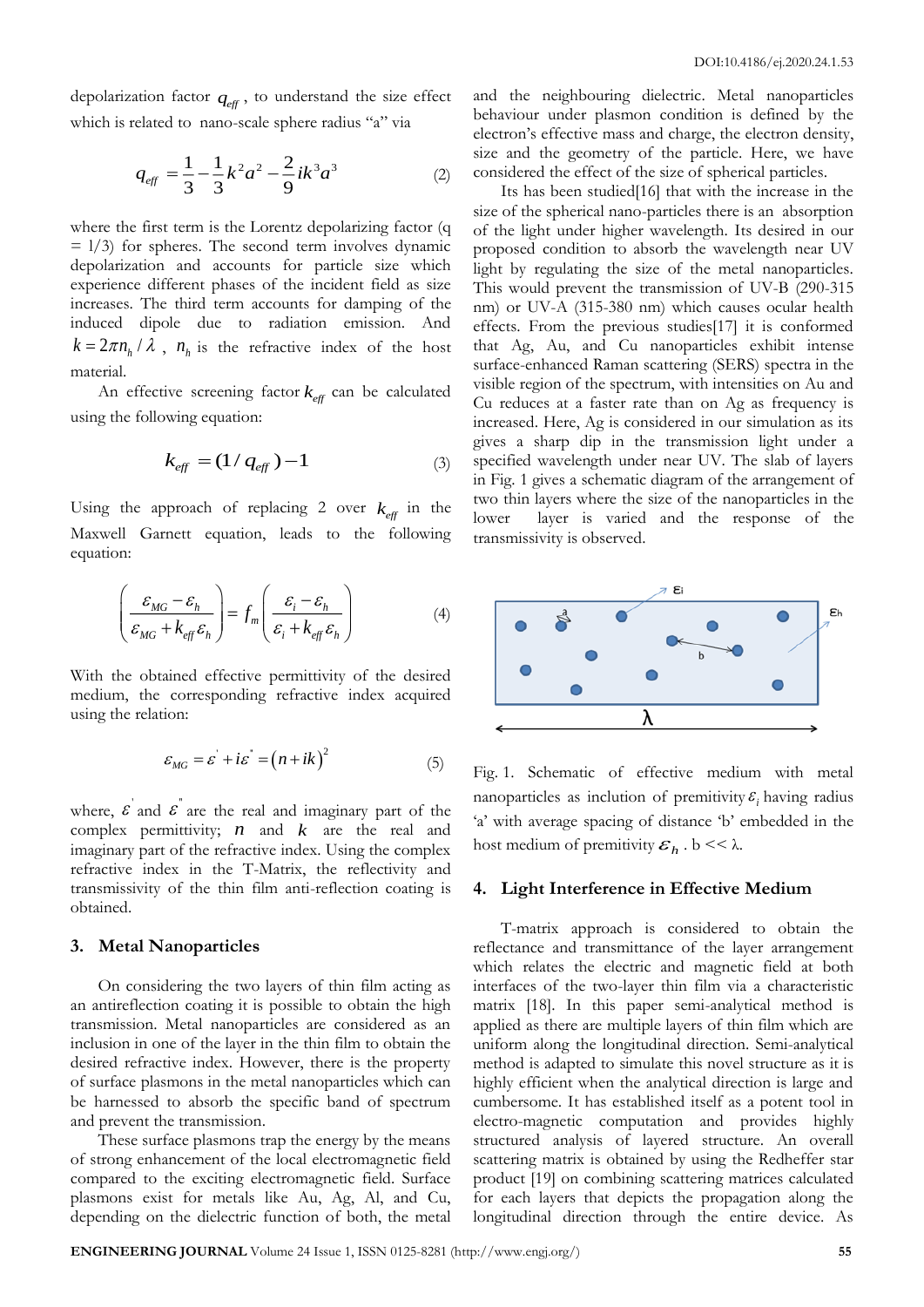shown in Fig. 3, a double layer anti-reflection coating over a silicon substrate is considered where the ray of light has to get through three boundary conditions in order to reach the silicon substrate.

The parameters in the scattering matrix actually quantify the physical interpretation of the light behaviour in the device. The  $S_{11}$  parameter depicts the quantity of light reflected from the concern layer with L1 representing as the top layer of the antireflection coating and L2 representing as the bottom layer of the antireflection coating.  $S_{21}$  depicts the quantity of light transmitted through the device. For symmetric devices, we can consider,  $S_{11} = S_{22}$  and  $S_{21} = S_{12}$ .

Considering the scattering matrix of the top layer S(T) that is to be followed by the scattering matrix of bottom layer S(B), the global scattering matrix can be calculated using the Redheffer Star Product  $S(G)$  =  $S(T)$   $\otimes$   $S(B)$ as follows:

$$
\begin{bmatrix} S_{11}^G & S_{12}^G \\ S_{21}^G & S_{22}^G \end{bmatrix} = \begin{bmatrix} S_{11}^{L1} & S_{12}^{L1} \\ S_{21}^{L1} & S_{22}^{L1} \end{bmatrix} \otimes \begin{bmatrix} S_{11}^{L2} & S_{12}^{L2} \\ S_{21}^{L2} & S_{22}^{L2} \end{bmatrix} \tag{6}
$$

The global scattering matrix acts as a connecting matrix between the mode coefficient of the reflected ( $c_{ref}$ ) and transmitted wave  $(c_{tm})$  to the mode coefficient of the incident wave  $(c_{inc})$  as shown:

$$
\begin{bmatrix} c_{ref} \\ c_{tm} \end{bmatrix} = \begin{bmatrix} S_{11}^G & S_{12}^G \\ S_{21}^G & S_{22}^G \end{bmatrix} \begin{bmatrix} c_{inc} \\ 0 \end{bmatrix} \tag{7}
$$

On relating the mode coefficient with the fields, reflected and transmitted wave is attained for the double layer coating. The simulation of effective medium for a desired refractive index for antireflection property along with the property of the metal nanoparticles has been utilize in the scattering matrix computational technique to obtain the intensity of the transmitted light. However, low reflectivity is required under a broader spectrum of visible light wave. In the present section, the thickness of the two layers has not been discussed which will lead to the property of quarter wavelength for the antireflection. In the next section, various techniques to achieve broadband antireflection properties using thickness regulation will be discussed.



Fig. 2. Transmission response of the thin film arrangement on the variation of the size of nano-particles located on the lower layer of the thin film.



Fig. 3. Combination of conventional scattering parameters matrices of two layers acting as ARC over a substrate.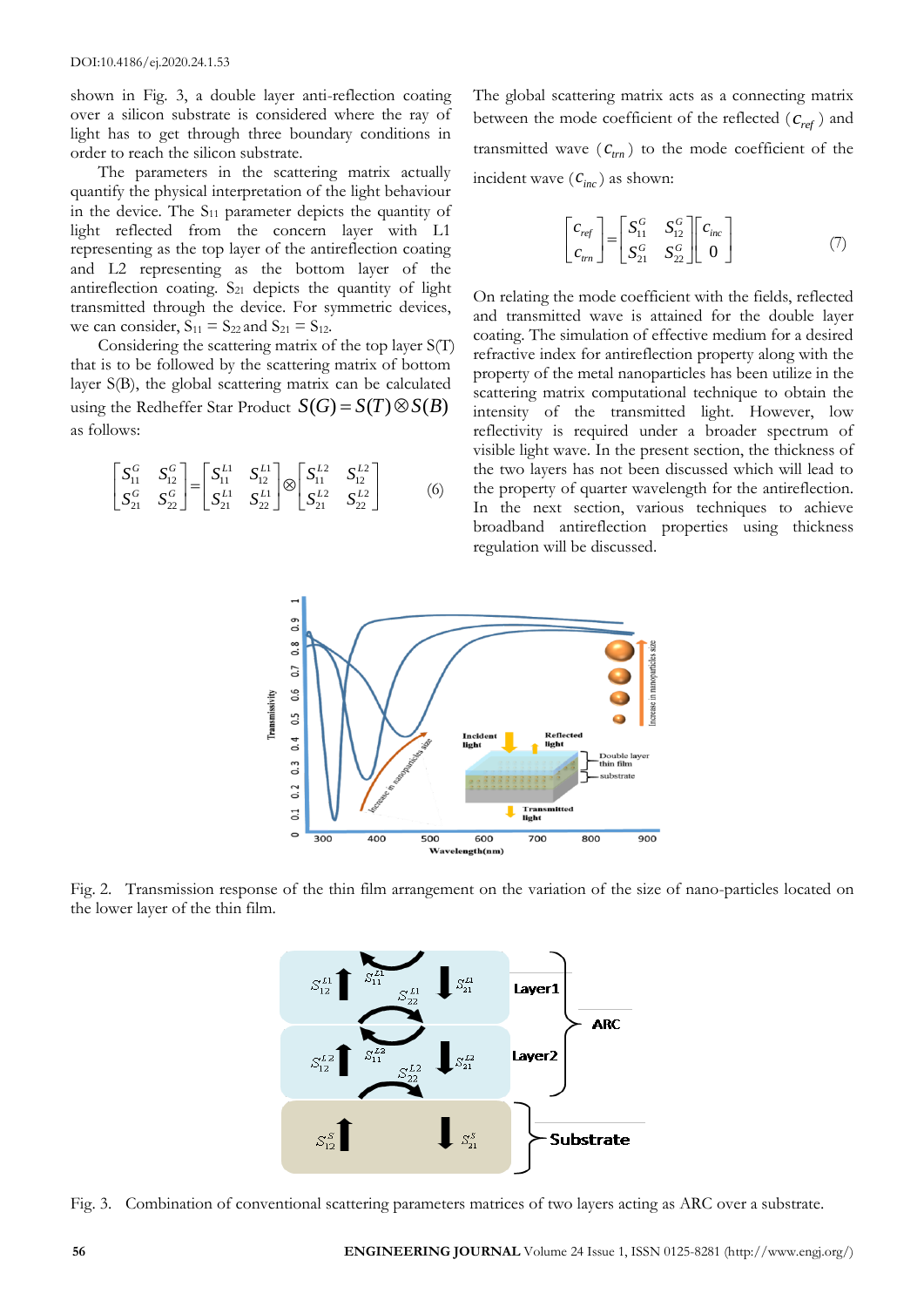## **5. Antireflection Coating**

In order to improve the performance of the thin layer as an anti-reflection coating several layers of films are stacked together to perform as multilayer antireflection coatings. However, the problem of controlling the thickness of the multiple coating in production must be taken in consideration. Hence it is advantageous to consider lesser number of layers under fabrication point of view realising adequate antireflection property. On varying the thickness of the antireflection coating subjected to a specific wavelength a change in the intensity of the transmitted light through it can be realised. In general, V-coats are the type of thin layer coating designed to gain the property of AR. However, this type of coating is designed to increase the transmission over a very narrow waveband with reference to a specific wavelength where maximum peak transmission will be observed. Narrow band reflection reduction is accomplished by V-coating for double layer antireflection coating where two layers of quarter wavelength thickness layered over a substrate. Broadening of reflection reduction is observed by Wcoating [20]. In order to optimize the double layer coating using w-type coating a half wave film is layered between a quarter wave single layer antireflection coating and the substrate [21] as shown in Fig. 4.

In order to analyse the effect of the mentioned two type of coating a double layer coating is considered with 510nm as the specified design wavelength. In Fig. 5(a) the substrate is considered to have refractive index of 1.5. The refractive index of the top layer is considered to be 1.38(n1) as per  $MgF_2$  and the bottom layer as 1.7(n2) as per PMMA under the specified wavelength of 510nm. For the V-type coating the thickness of top layer is 92.4nm  $(d1 = 510/(4 \times n1))$  and the bottom layer is 75nm ( $d2 = 510/(2 \times n2)$ ). Considering the same condition with just a change in the thickness of the bottom layer to 150nm ( $d2 = 510/(4 \times n2)$ ) a change in the reflectance is observed as shown in Fig. 5(a) which is termed as W-type coating. Similarly, another condition is considered (under Fig. 5(b)) where the refractive index of the substrate is 1.6 and the refractive index of the bottom layer is 1.8. Under both the condition the W-type coating gives reflectance minimum under a broad spectrum.

As for our application, minimum reflectance is required for a broader spectrum of light ranging from 300nm to 800nm. Based on the simulation results it has been observed that W-type coating yields a broader reflectance minimum as compared to the V-type coating.

Hence W-type coating design is considered over V-type coating.

#### **6. Results and Discussion**

On considering the double layer antireflection coating with upper layer  $MgF_2$  (92 nm thickness) and lower layer PMMA (184 nm thickness) as host with metal nanoparticles inclusion over the silicon substrate as shown in Fig. 6, it has been observe that as the concentration and the size of the metal nanoparticles changes the transmitted light gets affected through the proposed structure.

As the property of quarter wavelength has to be utilized for attaining the antireflection properties, thickness can be considered within the range of 100nm to 200nm as the source wavelength is of the range of visible light spectrum (consider mid range of 500 nm). Acknowledging the permittivity of the thin film, we have considered the thickness of the top layer as 92nm and the lower layer is double the thickness (184 nm). The thickness and the refractive index of the thin film layers has to be tuned in order to attain the quarter wavelength properties which in this case has given a satisfactory results in terms of antireflection property.

The effective extinction cross section of a silver nanoparticle can be very large as compared to the physical cross section. As compared to the gold nanoparticles the effective extinction cross section of silver nano-particle is higher. The scattering loss under the near UV and blue light range by a spherical silver nano-particle is due to SPR. The SPR peak wavelength can be tuned from 380nm to 600nm by varying the size of nanoparticles ranging from 5nm to 70nm. This property can be utilized to block the near UV light on considering the size less than 5nm. Moreover, the host (PMMA) which acts as a medium within which the nanoparticles resides plays a vital role in determining the shift of SPR peak wavelength. From Fig. 7, as the size of the nanoparticles increases there is a red shift in the resonance peak of the transmitted light intensity along its wavelength. The sharp and tapered dip of the transmitted light intensity of the silver nanoparticles under the size of 5nm is considered to assist in blocking the light under near UV light and the double layer arrangement aids in high transmission for the remaining spectrum of the visible light. Moreover, based on Fig. 7(a) and (b) it is evident that there is a gradual dip in the intensity of the transmitted light along the wavelength with the increase in size of Silver nanoparticles which is not featured in Gold nanoparticles.

| $n_1d_1 = \lambda/4$ | $n_1 d_1 = \lambda / 4$ |
|----------------------|-------------------------|
| $n_2d_2 = \lambda/4$ | $n_2 d_2 = \lambda / 2$ |
| substrate            | substrate               |

Fig. 4. Condition for double layer w-type antireflection coating.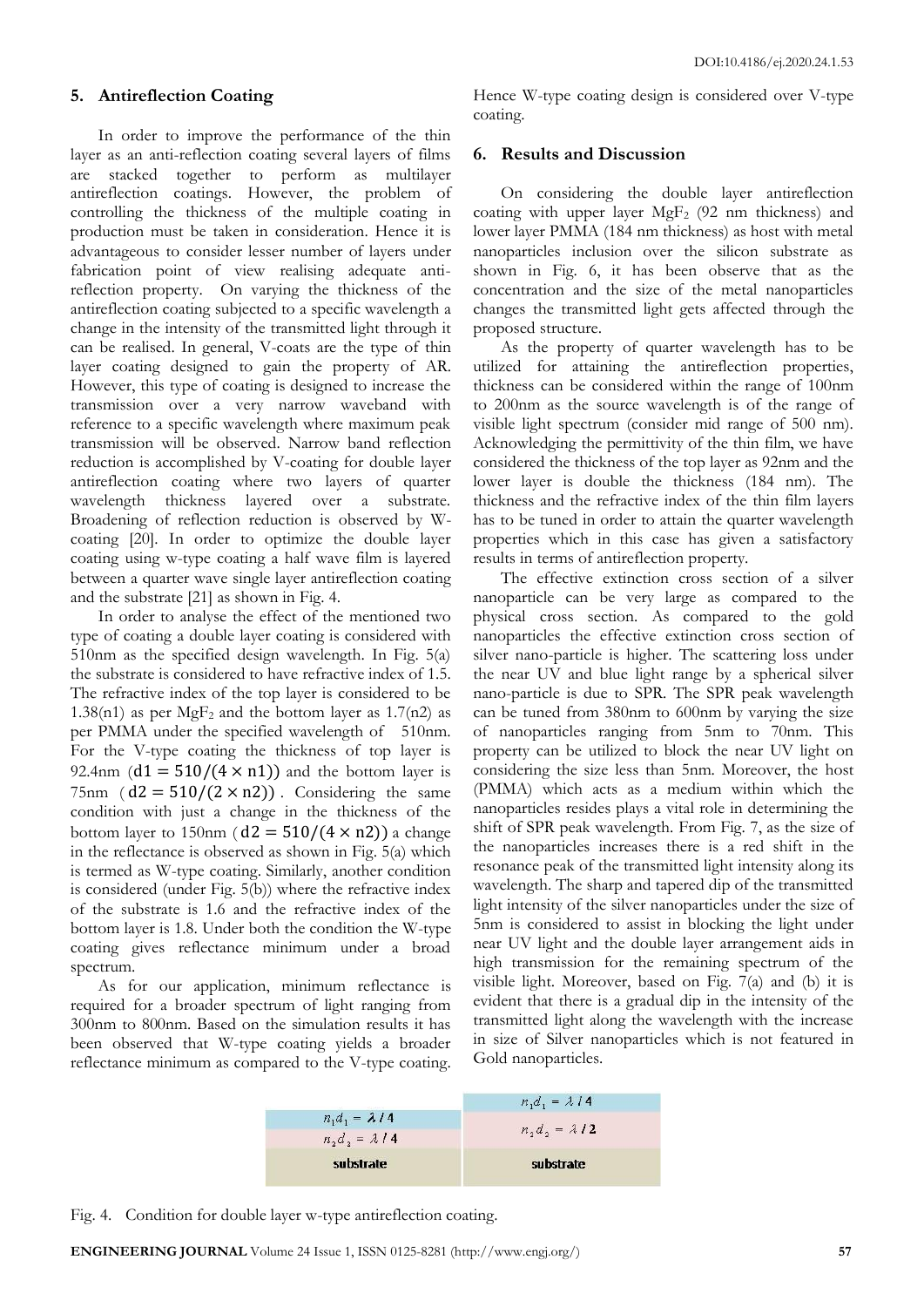

Fig. 5. Comparison of reflectance between the V-types and W-type two-layer coating on a substrate with (a) substrate index (ns)=1.5 and medium index(no)=1.0(air); 4n1d1=510nm (top layer); 4n2d2= 1020 nm (bottom layer under W-type coating) and 4n2d2= 510nm (bottom layer under V-type coating); (b) substrate index (ns)=1.6 and medium index(no)=1.0(air); 4n1d1=510nm (top layer); 4n2d2= 1020 nm (bottom layer under W-type coating) and 4n2d2= 510nm (bottom layer under V-type coating).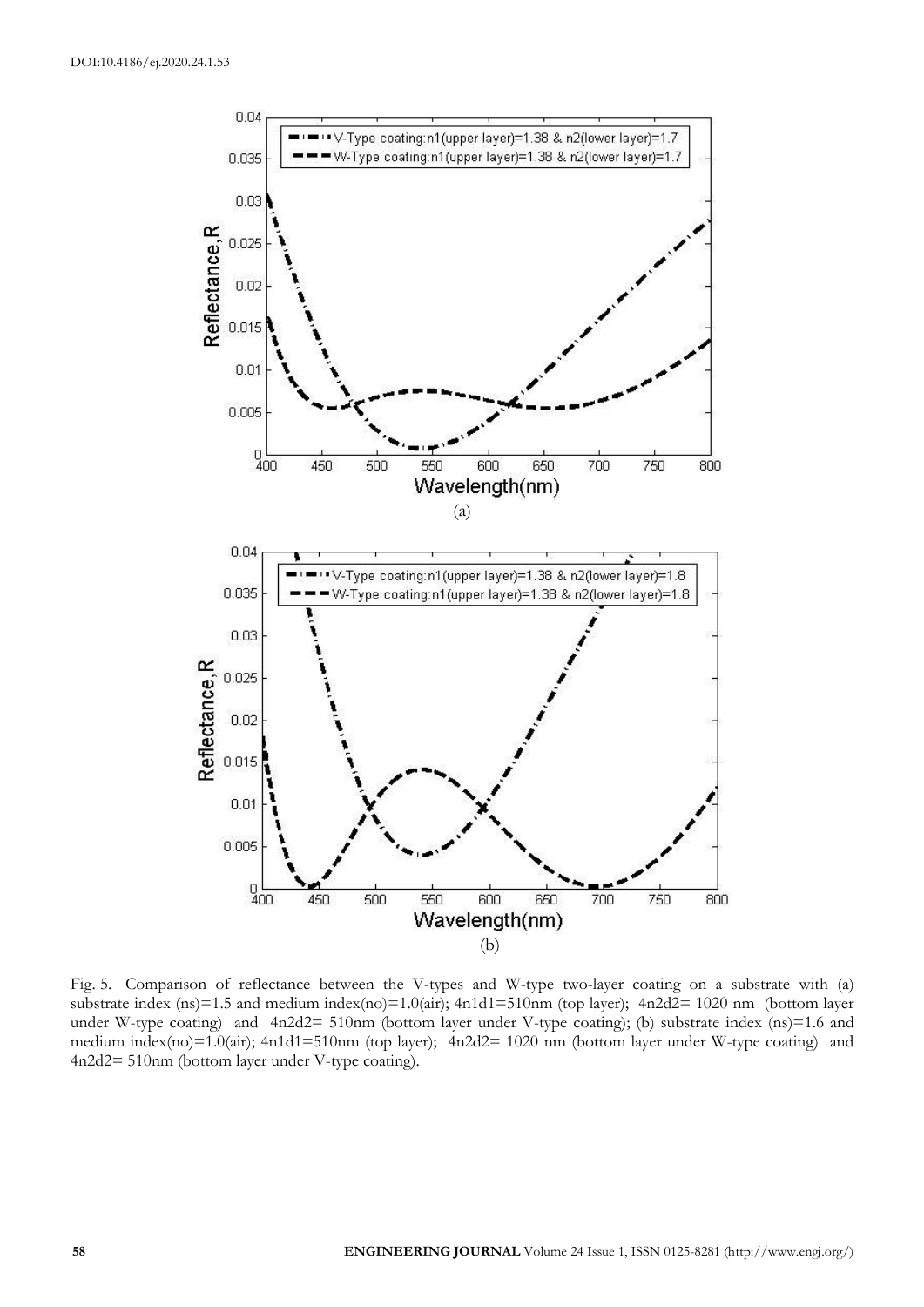

Fig. 6. Schematic diagram of the proposed structure.



Fig. 7. Size variation effect of nanoparticles over the transmitted light through the antireflection coating; (a) inclusion: Silver; (b) inclusion: Gold; Host: PMMA; Volume Fraction :0.01.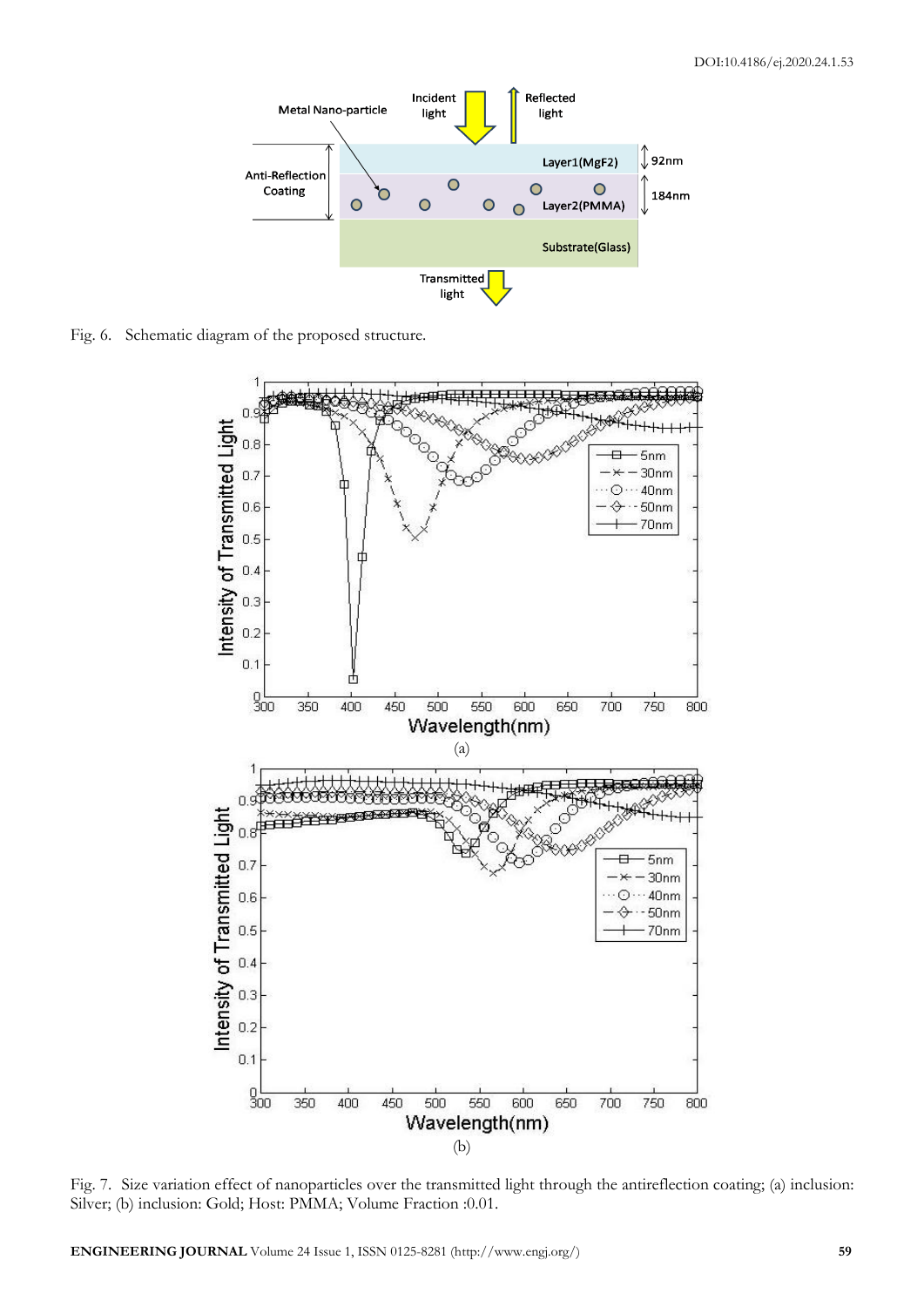

Fig. 8. Change in the absorption peak intensity with the types of metal (Gold and Silver) nanoparticles.



Fig. 9. Effect in intensity of the Reflected light with varying silver nanoparticles embedded in PMMA under  $MgF_2$ layer

The gold nanoparticle of 30nm size has lower peak absorption as compared to that of silver nanoparticles of the same size as seen from Fig. 8. Furthermore, the peak absorption is carried out at different frequency for the two metal nanoparticles (near 470nm for silver and near 560nm for gold). It has been observed that with different metal nanoparticles the response to light interference varies. These variations are subjected to the extinction cross section which represents the loss of energy from

the incident light. In the Rayleigh regime, the total scattering cross section and absorption cross section are defined as [16]

$$
\sigma_{\text{ext}} = \sigma_{\text{sc}a} + \sigma_{\text{abs}} \tag{8}
$$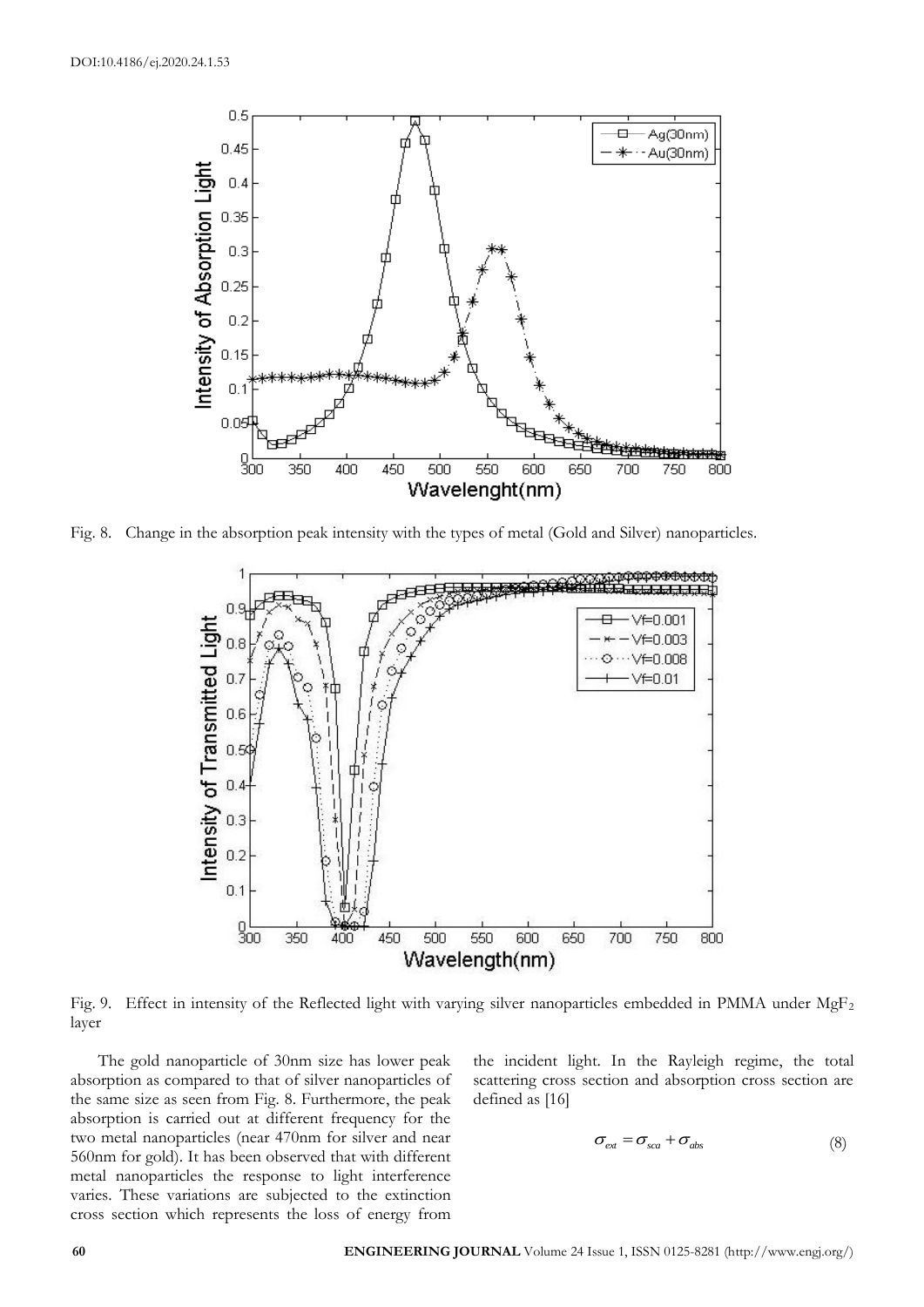$$
\sigma_{ext} = \frac{2\lambda^2}{3\pi} \alpha^6 \left| \frac{m^2 - 1}{m^2 + 2} \right|^2 + \frac{-\lambda^2}{\pi} \alpha^3 \operatorname{Im} \left\{ \frac{m^2 - 1}{m^2 + 2} \right\} \tag{9}
$$

The extinction cross section is a function of the particles size, 'a' (30nm in radius), the property of the material, 'm'(refractive index) and the property of the material, 'm0'(refractive index of the host). Here,  $\alpha = \frac{2\pi a}{\lambda}$ , a dimensionless unit parameter and  $\lambda = \frac{\lambda_0}{m}$  $m^{\vphantom{\dagger}}_0$  $\lambda=\frac{\lambda_0}{\sqrt{2}}$ 

where  $\lambda_0$  is the incident wavelength in vacuum, and  $m_0$ represents the refractive index of the host medium(PMMA). As the material parameter (inclusion and host medium) is considered within the expression of extinction cross section the absorption behaviour of the gold and silver particles under a specific wavelength differs. For a dielectric particle the imaginary part of the refractive index (k) is zero, resulting in the  $\sigma_{ext} = \sigma_{sca}$  as the contribution of the absorption cross-section is zero. Therefore metal nanoparticles are considered for the absorption of the specific light intensity. It is observed that in silver nanoparticles the absorption of light is carried out at lower wavelength. This would support the blocking of the light of higher frequency and prevent the light to transmit through the layers of thin film. The particle sizes cannot be too large as this leads to multipole oscillations which tend to decrease the scattering efficiency of the nanoparticles [22].

With the change in the volume fraction of the metal nanoparticles inclusion in the lower layer of the antireflection coating there is a change in the width of the transmission dip. As shown in Fig. 9, with the increase in the volume fraction of the gold nanoparticles (5nm in radius) the dip in the intensity of the transmitted light is broadened. Hence, tuning the volume fraction of nanoparticles can regulate the range of wavelength (here, 350nm-450nm for the size of 5nm) that can be restrain through the proposed coating. The broadening of the transmission dip is due to the increase in the concentration of the metal nanoparticles which leads to the absorption of light in the larger range of wavelength. The imaginary part  $(k<sub>eff</sub>)$  of the effective refractive index gradually increases with the increase in the volume fraction of the inclusion under a specific wavelength resulting in the increase in the absorption.

On analysing Fig. 10 it has been observed that the transmitted light intensity is higher at the lower wavelength (ranging from approximately 350nm-500nm) when the volume fraction is as low as 0.001 to 0.05, whereas there is a decrease in the intensity as the volume fraction increase under higher wavelength. Hence, there is a depressing effect on the intensity of the transmitted light with the increase in the concentration of the metal nanoparticles, which can be compromised with the effect of light absorption near ultra violet light.

## **7. Conclusion**

As per the above discussion based on the simulation results of the proposed structure it is apparent that the size of the nanoparticles within the range of 5nm prevents the transmission of light under near UV light. Moreover, the double layers thin film arrangement over the substrate acts as an antireflection coating over a wide range of the visible light spectra ranging from 450nm to 800nm. Moreover, here exists an effect of the concentration of the nanoparticles in the form of volume fraction in the effective medium. The increased in the concentration of the nanoparticles leads to the broadening of the transmitted light intensity dip. Hence, apart from the regulation of the refractive index of the effective medium there can be a possibility of tuning the blocking range of the wavelength through the substrate. On regulating the volume fraction of the effective medium and size of nanoparticles we can fine tune the optical property leading to an effective anti-reflection coating. In order to have maximum transmission under the prescribed condition the volume fraction of the effective medium should be in the range of 0.001-0.003 and size of the silver nanoparticles should be as less than 30nm. Moreover, here is a possibility of blue shift of the SPR peak wavelength towards the infrared region of electromagnetic spectrum by considering the change in shape (prolate spheroid) of the silver nanoparticles. Finally the entire disposition of the system makes it an antireflection coating over the range of visible light spectrum with near ultra-violet (UV-A) blocking property.

#### **Acknowledgements**

The author gratefully acknowledges his scholarship support by Bangkok University and technical support by Bangkok University Center of Research in Optoelectronics, Communications and Computational Systems (BU-CROCCS).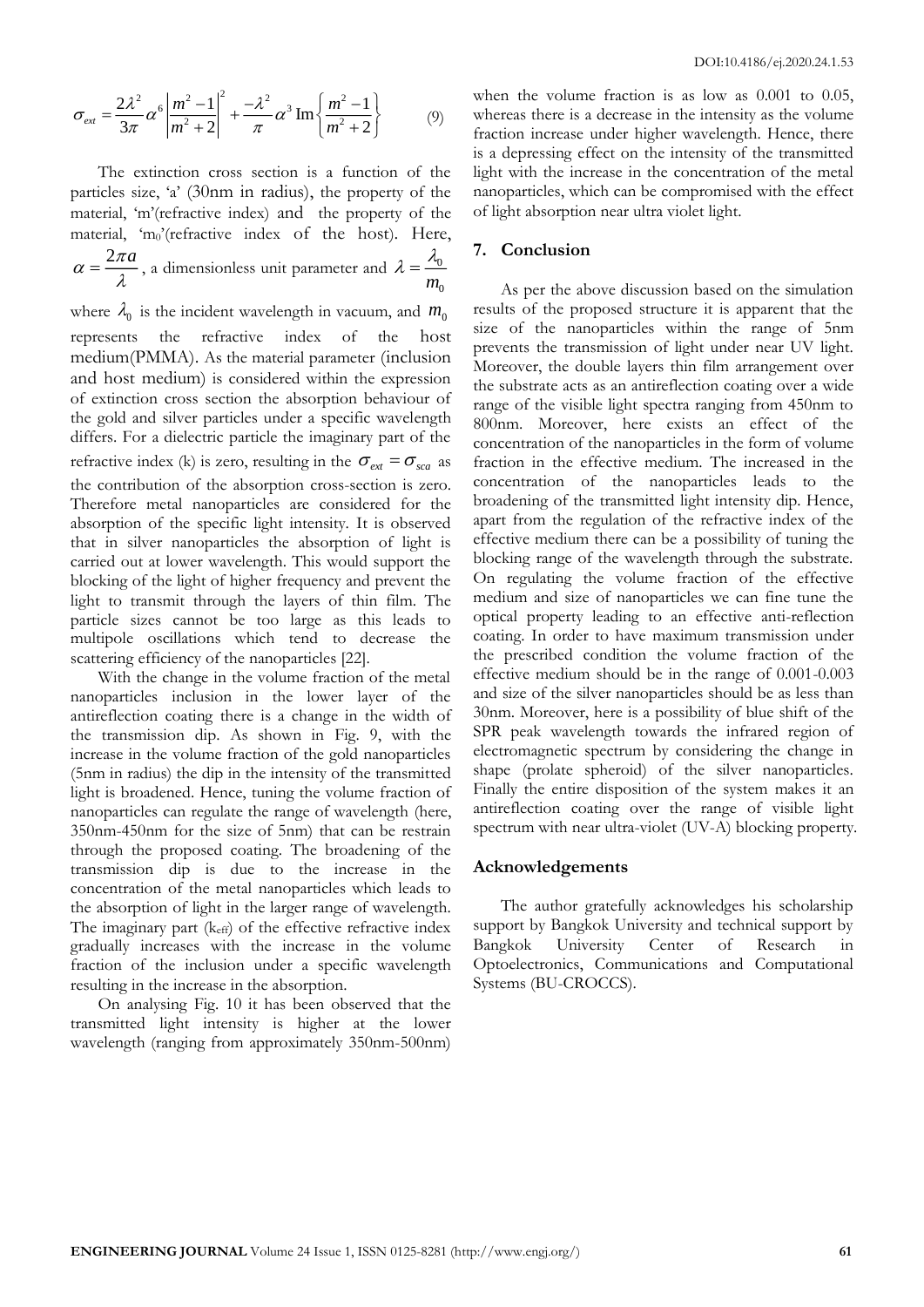

Fig.10. Effect of the transmitted light intensity with the change in the volume fraction of the inclusion (Ag) in the PMMA host.

### **References**

- [1] M. Cid, N. Stem, C. Brunetti, A. F. Beloto, and C. A. S. Ramos, "Improvements in anti-reflection coatings for high-efficiency silicon solar cells," *Surf. Coat. Technol.*, vol. 106, pp. 117−120, 1998.
- [2] M. H. Lee and J. S. Cho,"Better thermochromic glazing of windows with anti-reflection coating," *Thin Solid Films*, vol. 365, pp. 5−6, 2000.
- [3] A. Cannavale, F. Fiorito, M. Manca, G. Tortorici, R. Cingolani, and G. Gigli, "Multifunctional bio inspired sol-gel coatings for architectural glasses," *Build. Environ.*, vol. 45, pp. 1233-1243, 2010.
- [4] U. Schulz and N. Kaiser, "Vacuum coating of plastic optics," *Prog. Surf. Sci.*, vol. 81, pp. 387–401, 2006).
- [5] O. D. Miller, E. Yablonovitch, and S. R. Kurtz, "Strong internal and external luminescence as solar cells approach the Shockley-Queisser limit," *IEEE J. Photovoltaics*, vol. 2, no. 3, pp. 303–311, 2012.
- [6] X. Sheng, L. Shen, T. Kim, L. Li, X. Wang, R. Dowdy, P. Froeter, K. Shigeta, X. Li, R. G. Nuzzo, N. C. Giebink, and J. A. Rogers, "Doubling the power output of bifacial thin-film GaAs solar cells by embedding them in luminescent waveguides," *Adv. Energy Mater.*,vol. 3, pp. 991-996, Aug. 2013.
- [7] C. Yeo, J. H. Kwon, S. J. Jang, and Y. T. Lee, "Antireflective disordered subwavelength structure on GaAs using spin-coated Ag ink mask," *Opt. Express*, vol. 20, pp. 19554-19562, Aug. 2012.
- [8] L. Diedenhofen, G. Grzela, E. Haverkamp, G. Bauhuis, J. Schermer, and J. G. Rivas, "Broadband and omnidirectional anti-reflection layer for III/V multi-junction solar cells," *Sol. Energy Mater. Sol. Cells*, vol. 101, pp. 308-314, Mar. 2012.
- [9] Y. F. Huang, S. Chattopadhyay, and Y. J. Jen, "Improved broadband and quasi-omnidirectional anti-reflection properties with biomimetic silicon nanostructures," *Nature Nanotechnology*, vol. 2, no. 12, pp. 770–774, 2007.
- [10] S. A. Boden and D. M. Bagnall, "Tunable reflection minima of nanostructured antireflective surfaces," Appl. Phys. Lett., vol. 93, pp. 133108-133108-3, Sep. 2008.
- [11] M. Heo, H. Cho, J. W. Jung, J. R. Jeong, S. Park, and J. Y. Kim, "High-performance organic optoelectronic devices enhanced by surface plasmon resonance," *Adv. Mater.*, vol. 23, pp. 5689– 5693, Dec. 2011.
- [12] A. Musset, "Multilayer antireflection coatings," Optical Coating Laboratory, Inc., Santa Rosa, USA.
- [13] J. C. Maxwell Garnett, "Colours in metal glasses and in metallic films," *Phil. Trans. R. Soc. Lond. A*, vol. 203, pp. 385–420, 1904.
- [14] D. E. Aspnes, "Optical properties of thin films," *Thin Solid Film*, vol. 89, pp. 249-262, 1982.
- [15] M. Meier and A. Wokaun, "Enhanced fields on large metal particles: Dynamic depolarization," *Opt. Lett.*, vol. 8, pp. 581-583, 1983.
- [16] H. C. Hulst, *Light Scattering by Small Particles*. New York: John Wiley and Sons, 1957.
- [17] E. J. Zeman and G. C. Schatz, "An accurate electromagnetic theory study of surface enhancement factors for silver, gold, copper, lithium, sodium, aluminum, gallium, indium, zinc, and cadmium," *Journal of Physical Chemistry*, vol. 91, no. 3, pp. 634-643, 1987.
- [18] L. Li, "Formulation and comparison of two recursive matrix algorithms for modelling layered